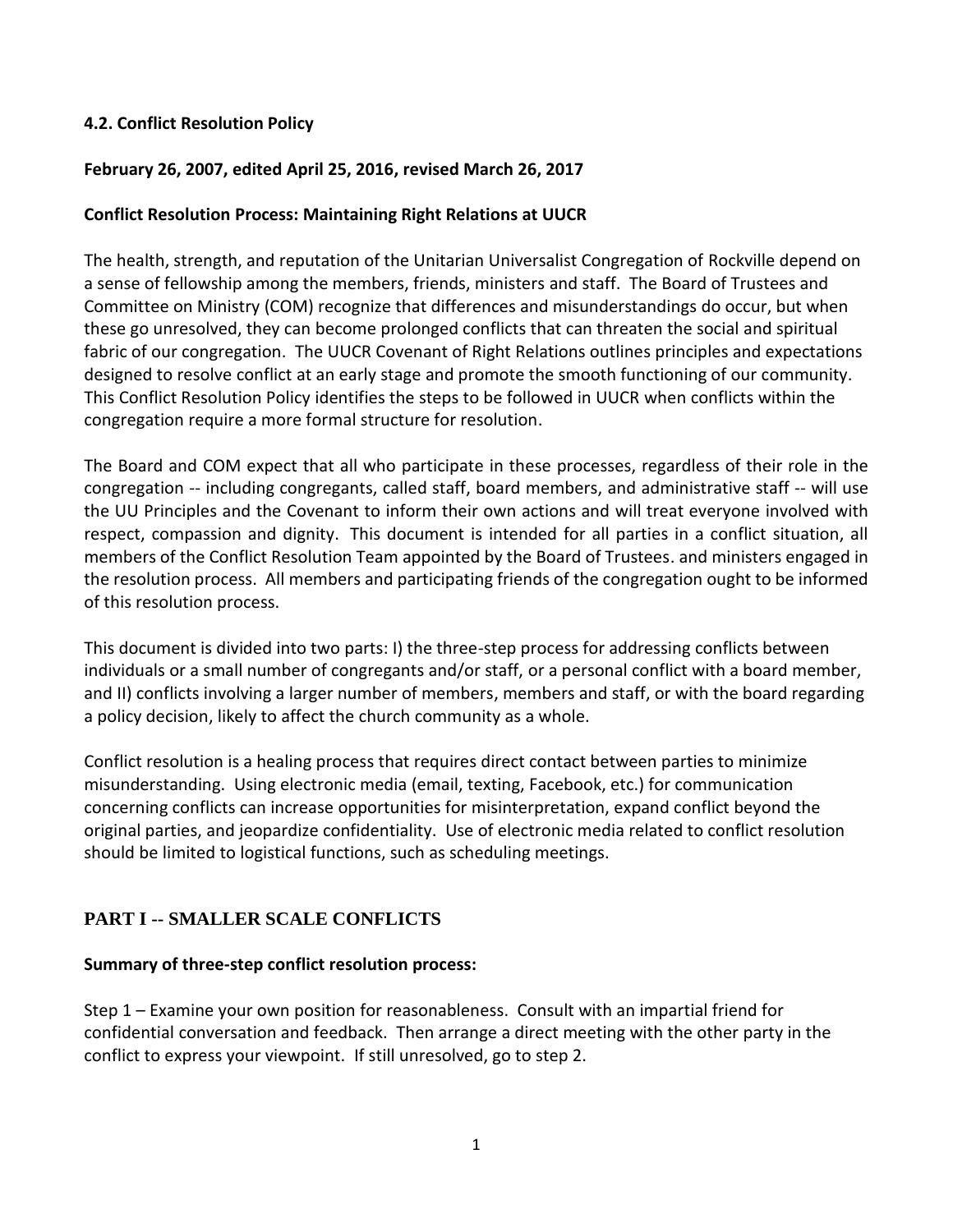Step 2 – If the minister is not a party directly involved in the dispute, the minister will mediate. If still unresolved, go to step 3.

Step 3 – The matter goes to trained members of the Board-approved Conflict Resolution Team activated by the Committee on Ministry. This team makes recommendations, forges compromises and provides confidential judgments, subject to Board approval.

Below are more details on each of these steps.

# **Conflict Resolution Process:**

## **Step 1**

A. Both parties shall examine and take ownership of their role in the conflict. Why is this matter important to you? Is there a larger underlying issue? What is your expectation and is it reasonable? What are you asking of the other party to the conflict? Is that request reasonable? Is there room for compromise?

Each party should get a reality check in confidence from a trusted person not involved in the conflict. Describe the situation to them as objectively as possible and compare your perceptions. Do they see it or hear it in the same way, or is there room for another interpretation?

B. Talk directly with the person with whom you have the disagreement.

Agree on a mutually acceptable time and place to talk in person in private and as soon as possible after the conflict becomes apparent. In explaining your point of view, use "I" statements in your discussion ("I feel..." not "You did..."). In listening to the other person's point of view, try to put yourself in his or her shoes. Avoid communicating about the conflict using electronic media.

If a party feels that a direct conversation may create a safety issue, use an appropriate third party or committee to provide a safe environment for the discussion as in step 2 below. Try to maintain confidentiality and not promote gossip.

If the dispute remains unresolved, go to step 2.

### **Step 2**

If the conflict is specifically about how someone is performing a job (staff, religious educator, etc.), address the concern to the proper supervisor so that individuals are not being "supervised" from all sides.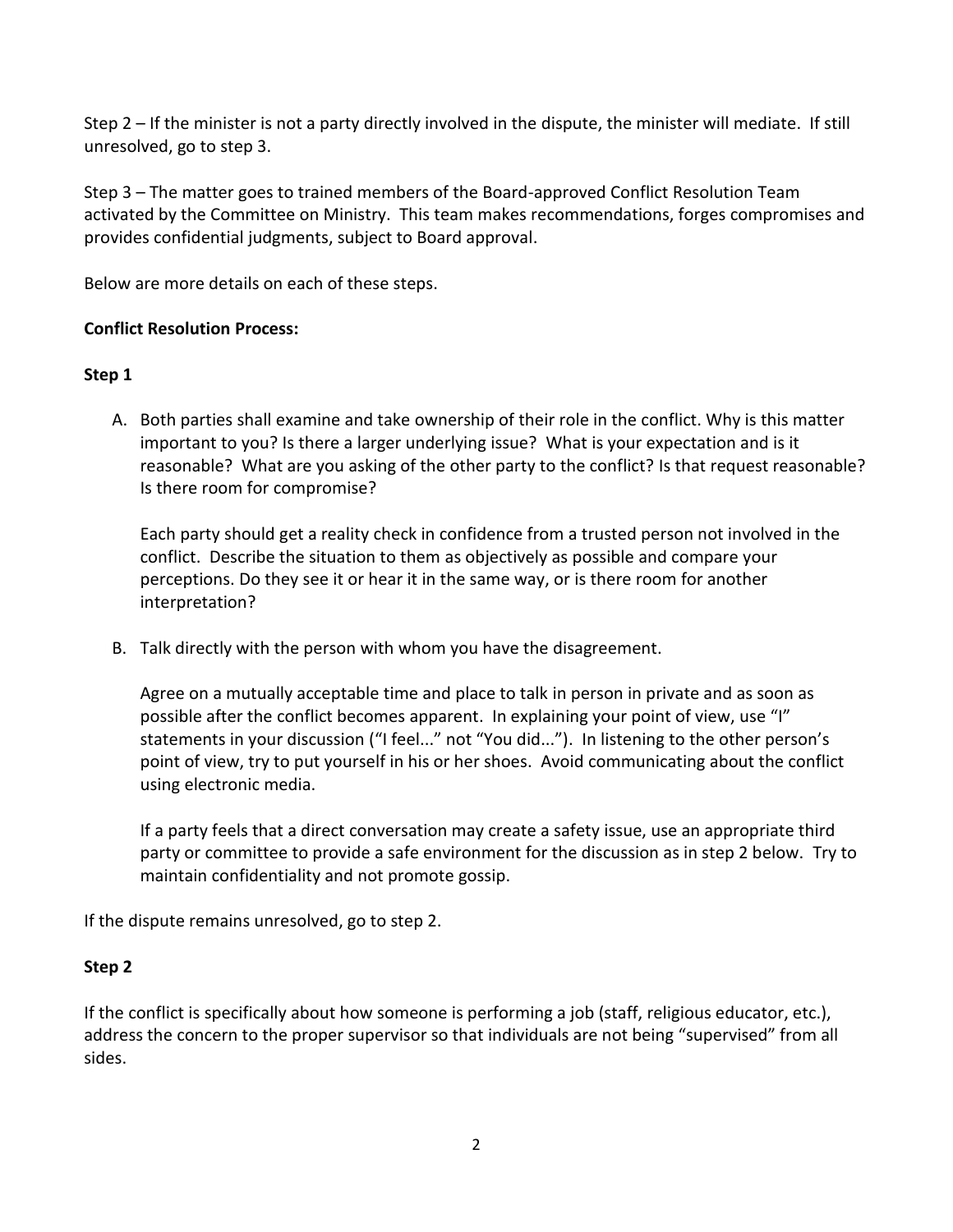Go to the Minister for counseling regarding the conflict, unless the conflict is with the Senior Minister or Assistant Minister. In that case, proceed to Step 3.

If all parties agree the Minister is neutral, the Minister will provide space to mediate a resolution. If the conflict remains unresolved, or if there is no agreement on the Minister's neutrality, go to step 3.

# **Step 3**

One or both parties can request the assistance of a Conflict Resolution Team (CRT) through the Committee on Ministry. The CRT is a pool of 5-6 members of the congregation trained in conflict resolution, appointed by the Minister, and approved by the Board and the Committee on Ministry. The purpose of the CRT is specifically to mediate and help resolve conflicts that have not been successfully resolved in Step 1 or Step 2 above. Team members are selected for their mediation/facilitation skills and knowledge of various aspects of congregation functioning, and serve on an "as needed" basis. One or more members of the CRT, including at least one member of the Committee on Ministry, can be assigned to help resolve the conflict. Team members will excuse themselves from any conflict for which they have an inherent bias based on the individuals or the topics involved.

The CRT will consult with the Personnel Committee or other Committees, as appropriate given the nature of the conflict. While the CRT is expected to draw on resources internal to UUCR, it has the authority to seek assistance from outside resources, such as external consultants or other sources with relevant expertise, provided that any needed funding is available.

CRT members will meet with the parties in conflict, attempt to encourage respectful dialog and mutual understanding, and mediate a solution. The CRT is empowered to make recommendations, suggest compromises, establish appropriate conduct contracts and provide judgments. When they believe a situation exists where conduct or behaviors are harmful to the congregation, or not expressive of our collective values, they can recommend counseling (in consultation with the Minister), limits to participation in congregational life, or set expectations for appropriate conduct.

CRT members will maintain the confidentiality of the parties in conflict. The CRT will report in confidence to an executive session of the Board and the Minister (unless the minister is one of the parties in conflict, in which case the minister will receive separate updates on the process) on the nature and outcomes of all CRT-mediated conflicts. The team will determine a record-keeping format that provides an abstract of events while allowing for privacy considerations.

Should any of the parties in conflict refuse to participate in the resolution process, or if the conduct is unchanged and the team believes the conduct is a threat to the congregation, the matter is referred to the Board, which may take action to exclude one or more persons from attending UUCR for a period of time, as outlined in the membership policy and UUCR by-laws.

When no resolution satisfying both parties is possible, concern for the well-being, openness, safety and stability of the whole congregation shall be given priority over the feelings or actions of any individual or group of individuals.